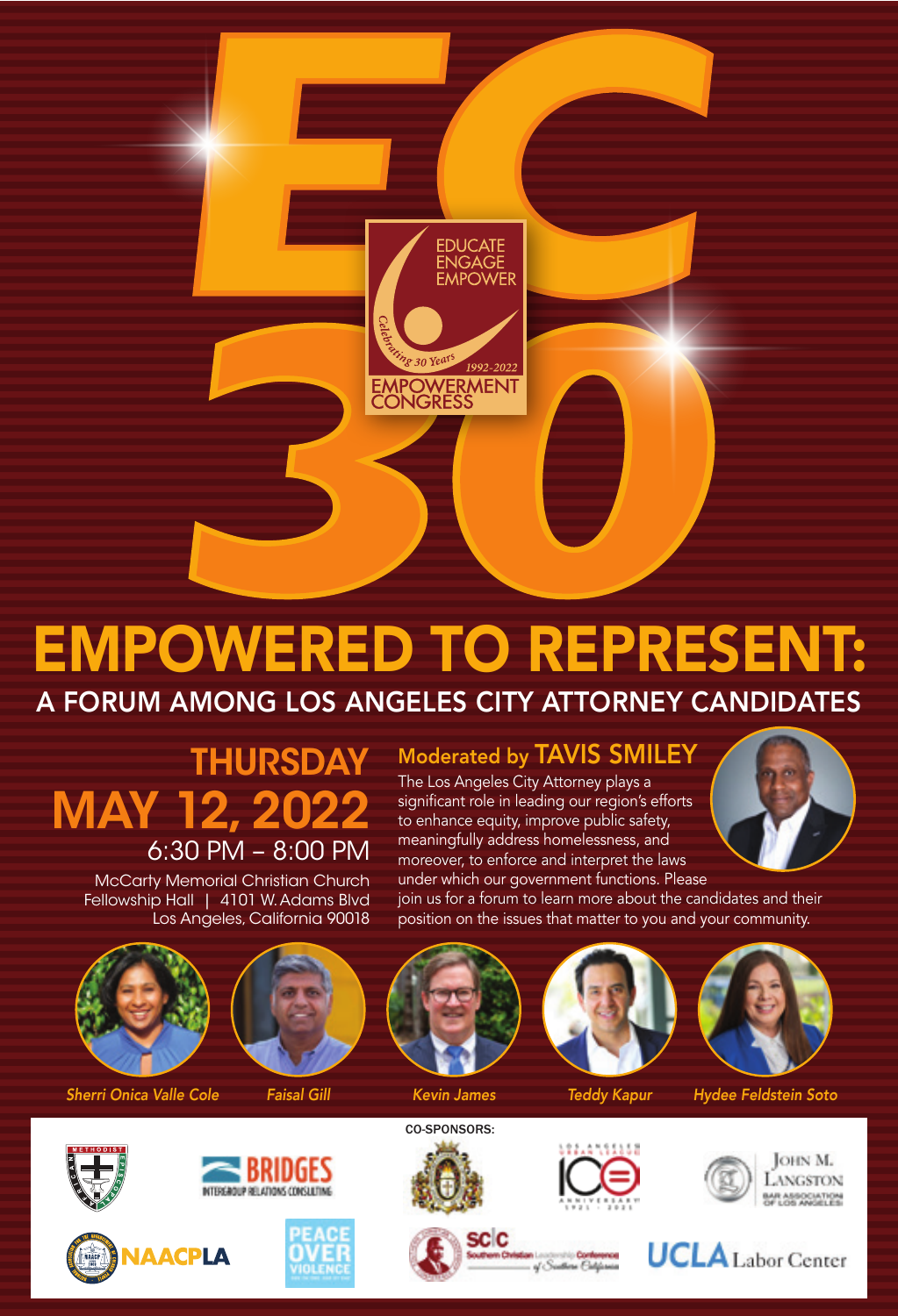#### **ABOUT THE EMPOWERMENT CONGRESS**

The Empowerment Congress is a distinctive and deliberate model of civic engagement built on the core principles of **civic engagement, empowerment, intentional civility, servant leadership, participatory democracy, and reciprocal accountability**. The Empowerment Congress was founded 30 years ago by then Councilmember Mark Ridley-Thomas, and has since served as a dynamic collaboration between neighborhood groups, residents, nonprofit organizations, businesses, religious institutions, and community leaders across the diverse communities of Los Angeles. The Empowerment Congress partners with the community to achieve the core goals of:

- Realizing social, political, and economic equity.
- Fostering and developing diverse community leaders and social advocates.
- Cultivating strategic partnerships between diverse communities and elected officials for social and policy change.
- Encouraging and enlisting the full participation of community to improve quality of life.
- Educating and informing community on how government works.
- Developing strategies that shape policy and legislation.
- Connecting community with public resources.

The Empowerment Congress continues to advance its founding principle that elected officials are most effective when the constituents they serve are actively involved in the decision-making process. After nearly 30 years, the Empowerment Congress has expanded its programs and mission of civic engagement and community empowerment.

#### **VOTER RESOURCES and DATES TO REMEMBER:** 2022 California Primary

- All California active registered voters will receive a vote-by-mail ballot for the June 7, 2022, Primary Election.
- The last day to register to vote for the June 7, 2022, Primary Election is May 23, 2022.
- Your county elections office will begin mailing ballots by May 9, 2022.
- Your primary Election ballot will include candidates for U.S. Senate, Governor, Lieutenant Governor, Secretary of State, Controller, Treasurer, Attorney General, Insurance Commissioner, Member of State Board of Equalization, State Superintendent of Public Instruction, U.S. Representative in Congress, State Senator, State Assembly Member, as well as other local candidates.
- There are two contests for U.S. Senate on this ballot. You can vote for both contests.
	- One for a 6-year term ending January 3, 2029; and
	- One for the remainder of the current term ending January 3, 2023
- Return your vote-by-mail ballot by mail with prepaid postage as long as it's postmarked on or before Election day and received by June 14, 2022, or in-person to a secure ballot drop box, to a voting location or your county elections office by 8:00 p.m. on June 7, 2022.
- In-person voting locations will offer voter registration, replacement ballots, accessible voting machines, and language assistance to those who need it.
- Vote centers open in all Voter's Choice Act counties on May 28, 2022.

You can track your ballot here: https://california.ballottrax.net/voter/

For additional information on the upcoming Los Angeles City Attorney election, please refer to the following resources:

**Los Angeles City Office of the City Clerk**  https://clerk.lacity.org/clerk-services/elections/election-resources

**Los Angeles County Registrar–Recorder/County Clerk**  https://lavote.gov/home/voting-elections

#### **California Secretary of State**

https://www.sos.ca.gov https://www.sos.ca.gov/elections https://california.ballottrax.net/voter/ vote.ca.gov

**Empowerment Congress**  https://empowermentcongress.org

**The Los Angeles Urban League**  https://laul.org/vote/

**Ballotpedia Los Angeles City Elections**  https://ballotpedia.org/City\_elections\_in\_Los\_Angeles,\_California\_(2022

**The League of Women Voters of California**  https://lwvc.org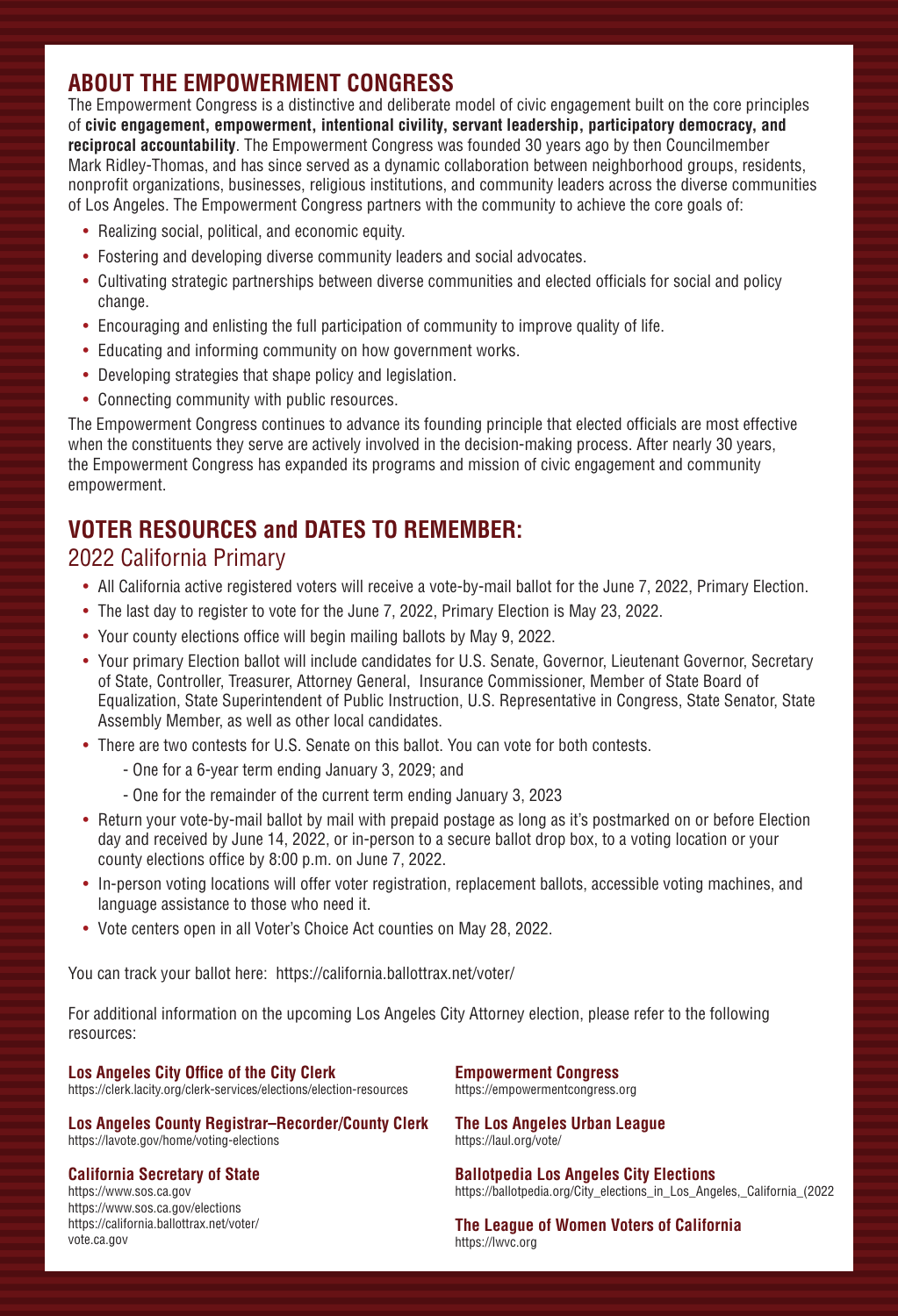#### **ROLE OF THE LA CITY ATTORNEY:**

The City Attorney is elected by the people of Los Angeles to represent the City and serves as legal advisor to the Mayor, City Council, and all City boards, departments, officers and entities. As the City's general counsel, the City Attorney provides advice and opinions on matters of municipal concern, examines contracts and ordinances as to form and legality, and is frequently called upon to interpret the City Charter, federal and state statutes, and other laws that govern Los Angeles. As the City's chief prosecutor, the City Attorney prosecutes all misdemeanor criminal offenses and infractions occurring in the City of Los Angeles.. Additionally, the City Attorney administers a number of citywide crime prevention initiatives focused on preserving the quality of life throughout Los Angeles' neighborhoods.

Furthermore, the City Attorney litigates all civil actions on behalf of the City and represents the City, its boards and officers in all civil trials and legal proceedings, including civil use of force cases, consent decrees and settlements.